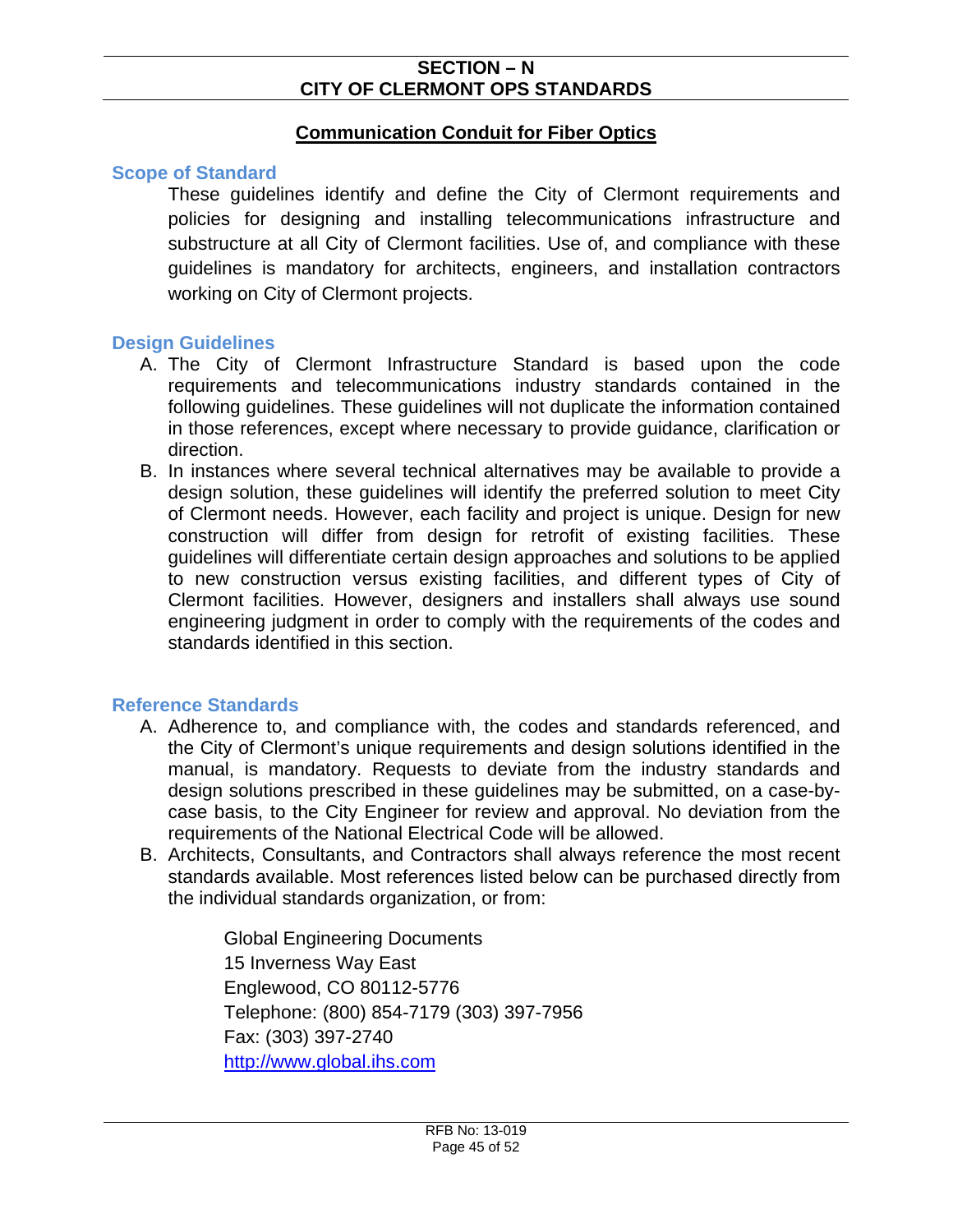# **Codes, Standards, References, and Applicability**

Design, Build Firm to follow all standards, references an technical special provisions referenced below.

- A. **NATIONAL ELECTRICAL CODE, NFPA 70:** The National Fire Protection Association has acted as the sponsor of the National Electrical Code (NEC) since 1911. The original Code was developed in 1897 as a result of the united efforts of various insurance, electrical, architectural, and allied interests. The purpose of the NEC is the practical safeguarding of persons and property from hazards arising from the use of electricity. The NEC provides the minimum code requirements for electrical safety. In telecommunications distribution design, the NEC must be used in concert with the ANSI/EIA/TIA standards identified below, which are intended to insure the performance of the telecommunications infrastructure.
- B. **ANSI/TIA/EIA STANDARDS:** The Telecommunications Industry Association/Electronics Industry Association (TIA/EIA) engineering standards and publications are designed to serve the public interest through eliminating misunderstandings between manufacturers and purchasers. The standards facilitate interchangeability and improvement of products and assist the purchaser in selecting and obtaining the proper product for his or her particular need.

The TIA/EIA Standards are updated every five years. Due to the rapid changes in the telecommunications and electronics industries, TIA/EIA publishes periodic Telecommunications Systems Bulletins (TSB), which provides additional guidance on certain technical issues that must be addressed prior to the next scheduled revision of the standards. The information contained in TSBs is usually incorporated into the applicable standard during the next standards revision. Standards and publications are adopted by TIA/EIA in accordance with American National Standards Institute (ANSI) patent policy. The TIA web site is:<http://www.tiaonline.org/>

- C. **FIBER OPTIC TEST STANDARDS,TIA/EIA-526 (SERIES):** The TIA/EIA-455 series, together with its addenda, provides uniform test procedures for testing the fiber optic components intended for, or forming a part of, optical communications and data transmission systems. This series contains standard test procedures for optical fibers, cables, transducers, and connecting and terminating devices.
- D. **CABLING STANDARD, ANSI/TIA/EIA-568 (SERIES):** The ANSI/TIA/EIA-568-A series, together with its addenda is the Commercial Building Telecommunications Cabling Standard. This standard defines a generic telecommunications wiring system for commercial buildings that will support a multiproduct, multivendor environment. It also provides direction for the design of telecommunications products for commercial enterprise.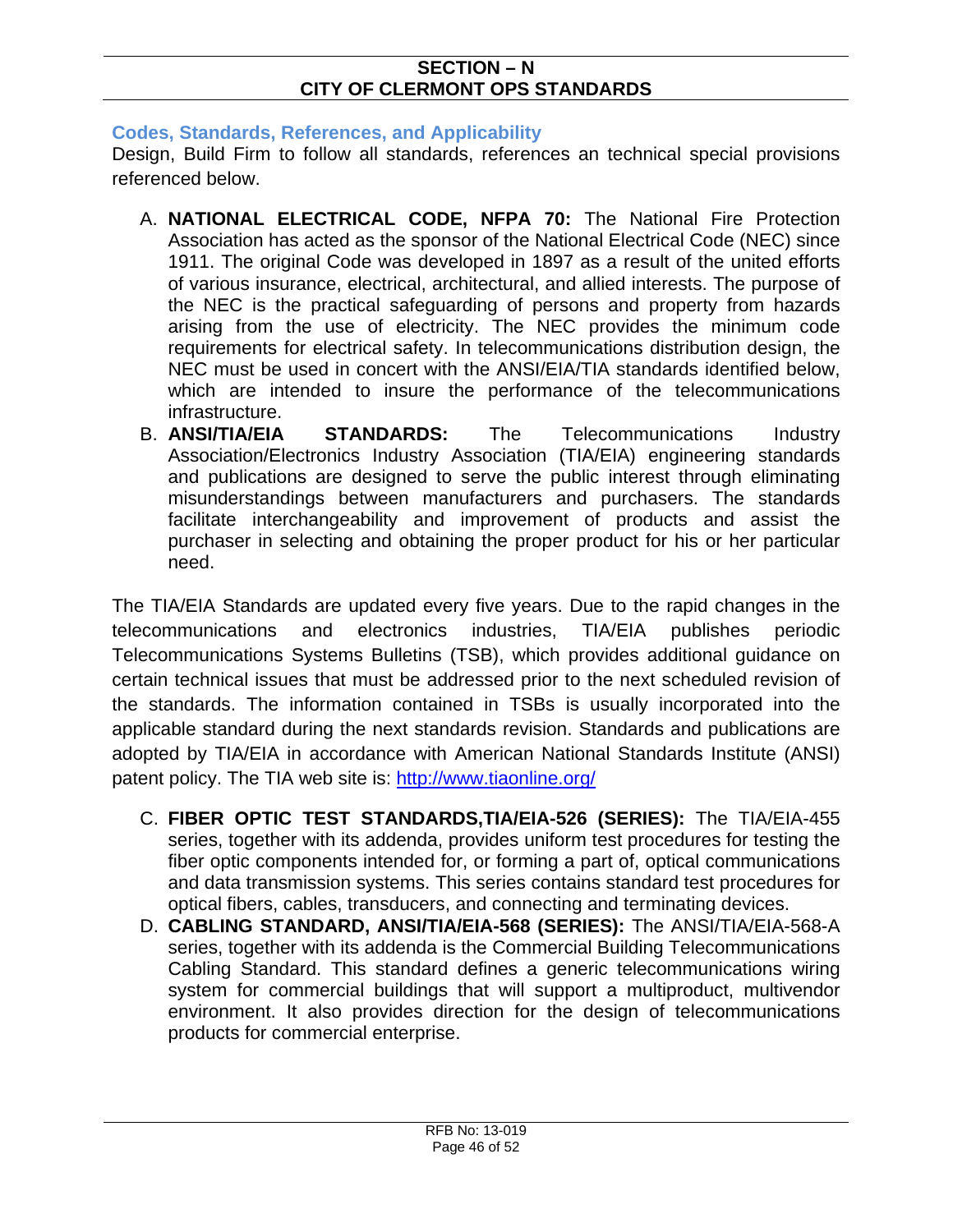The purpose of the standard is to enable planning and installation of building wiring with little knowledge of the telecommunications products that subsequently will be installed. Installation of wiring systems during building construction or renovation is significantly less expensive and less disruptive than after the building is occupied. TIA/EIA-568-A series establishes performance and technical criteria for various wiring system configurations for interfacing and connecting their respective elements.

- E. **GROUNDING AND BONDING, ANSI/TIA/EIA-607 (SERIES):** The ANSI/TIA/EIA-606 (series) is the Commercial Building Grounding and Bonding Requirements for Telecommunications. The National Electrical Code (NEC) provides grounding, bonding, and electrical protection requirements to ensure life safety. Modern telecommunications systems require an effective grounding infrastructure to insure optimum performance of the wide variety of electronic information transport systems that may be used throughout the life of a building. The grounding and bonding requirements of this standard are additional technical requirements for telecommunications that are beyond the scope of the NEC. These standards are intended to work in concert with the cabling topology specified in ANSI/TIA/EIA-568-A series, and installed in the pathways and spaces designed in accordance with ANSI/TIA/EIA-569-A.
- F. **CUSTOMER OWNED OUTSIDE PLANT (OSP), ANSI/TIA/EIA-758:** The ANSI/TIA/EIA-758 provides industry standards for the design and construction of customer owned OSP infrastructure. Unless specified otherwise in the City of Clermont standard OSP designed and constructed at all City of Clermont facilities will be in compliance with ANSI/TIA/EIA-758.
- G. **TRANSMISSION PERFORMANCE SPECIFICATIONS, TIA/EIA BULLETIN TSB67:** TSB67 is the Transmission Performance Specification for Field Testing of Unshielded Twisted- Pair (UTP) Cabling Systems. This bulletin specifies the electrical characteristics and performance requirements of field test instruments, test methods, and the minimum transmission requirements for UTP cabling. All testing of horizontal distribution cabling at City of Clermont facilities will be performed with a TSB67 Level II test instrument.
- H. **ADDITIONAL HORIZONTAL CABLING PRACTICES FOR OPEN OFFICES, TIA/EIA BULLETIN TSB75:** This document specifies optional practices for open office environments, for any horizontal telecommunications cabling recognized in TIA/EIA-568. It specifies optional cabling schemes and topologies for horizontal cabling routed through modular office furniture or movable partitions, which are frequently reconfigured
- I. **LOCAL AREA NETWORK ETHERNET STANDARD, IEEE 802.3 (SERIES)** City of Clermont utilizes the Ethernet LAN protocol at all facilities. All City of Clermont infrastructures must be designed to support the Institute of Electrical and Electronic Engineers (IEEE) Ethernet 802.3 standards, which define protocols and signaling technologies. All newly installed cabling must support 1000BaseX Gigabit Ethernet protocol based on the IEEE 802.3z standard.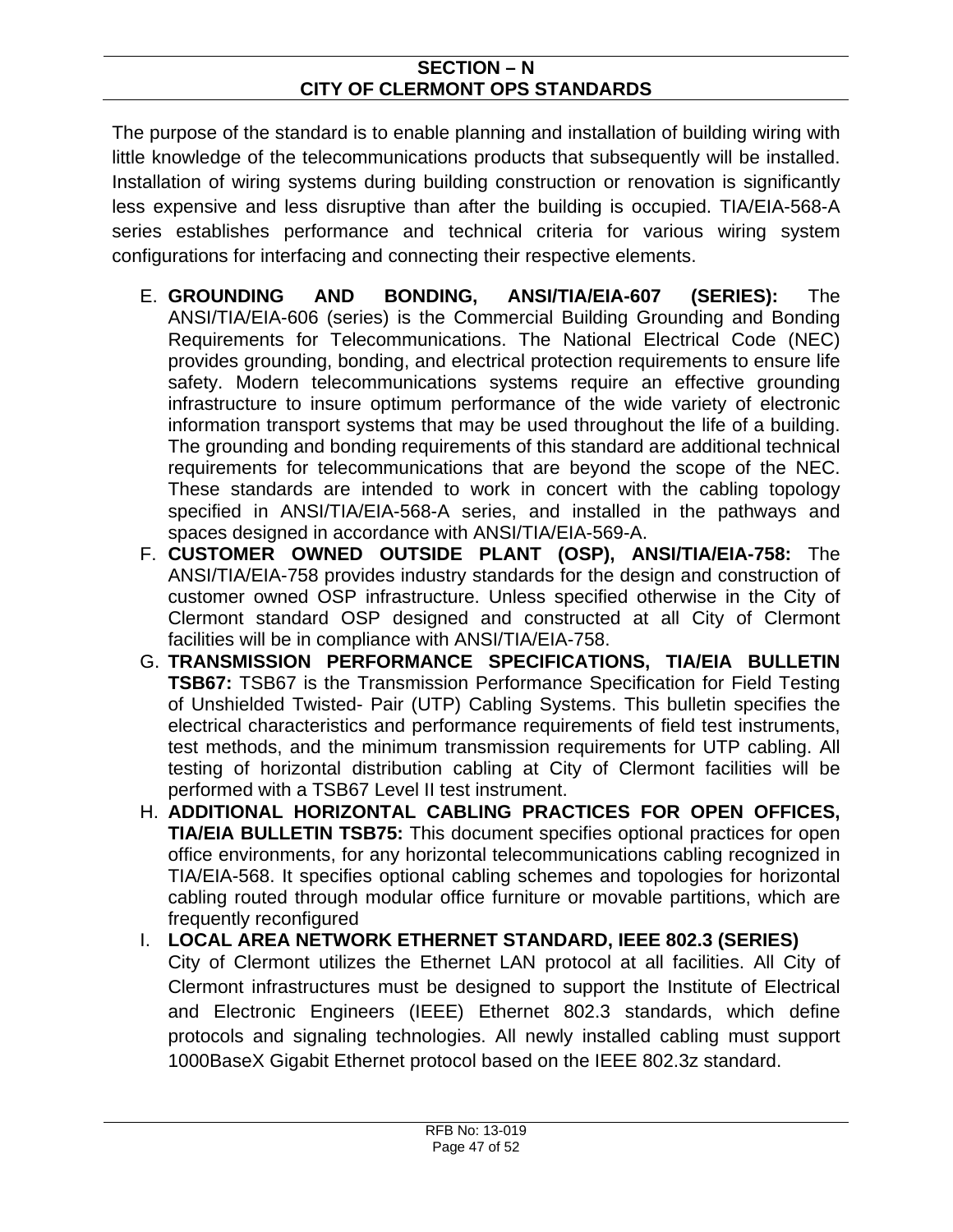- J. **THE BICSI TELECOMMUNICATIONS DISTRIBUTION METHODS MANUAL:**  The Building Industry Consulting Service International, Inc. (BICSI) is a Telecommunications Association whose mission is to provide state-of-the-art telecommunications knowledge to the industry, resulting in good service to the end user. BICSI develops and publishes the Telecommunications Distribution Methods Manual (TDMM). The TDMM is not a code or standard. The TDMM is an extensive volume of information on the various aspects of telecommunications systems and telecommunications distribution. The TDMM provides discussions and examples of various engineering methods and design solutions that can be selected and employed in order to meet the requirements of the NEC and ANSI/TIA/EIA standards. Designers and installers are encouraged to use the TDMM as an engineering tool, within the constraints of the unique requirements of the City of Clermont Infrastructure Standards.
- K. **THE FLORIDA DEPARTMENT OF TRANSPORTATION (FDOT):** Refer to the current standard for FDOT Intelligent Transportation Systems, Technical Special Provisions Sections 783 Fiber Optic Cable and Interconnect;
- L. **INTERNATIONAL TELECOMMUNICATIONS UNION (ITU-T 652 Categories A, B, C, D):** Refer to the international standard on Fiber Optic Cable covering "reduced-water-peak", "low-water-peak" and "full=spectrum fiber". Material deployed in the project shall be ITU-T 652.D full spectrum compliant such as Corning SMF-28e for full compatibility and interoperability with legacy fiber, while providing low Polarization Mode Dispersion (PMD).

# **Definitions**

*Fiber Optic Cable***:** A cable that contains individual glass fibers, designed for the transmission of digital information, using light pulses.

*All Dielectric Self Support (ADSS) Cable***:** A cable designed and constructed with non-metallic components, that is designed for aerial applications and does not require a separate cable messenger.

*Loose Tube Cable:* A cable designed and constructed with non-metallic components, that is designed for underground applications. These are "dry" cables using water swellable powders to protect against water penetration.

*OTDR: Optical Time Domain Reflectometer.* A device used for characterizing a fiber, wherein an optical pulse is transmitted through the fiber and the resulting backscatter and reflections are measured as a function of time.

*Single-mode Fiber***:** An optical fiber with a small core diameter, in which only a single mode of light is capable of propagation. All Single mode glass employed on project shall meet or exceed .35/.25dB/km optical attenuation and Polarization Mode Dispersion: <0.5 ps / km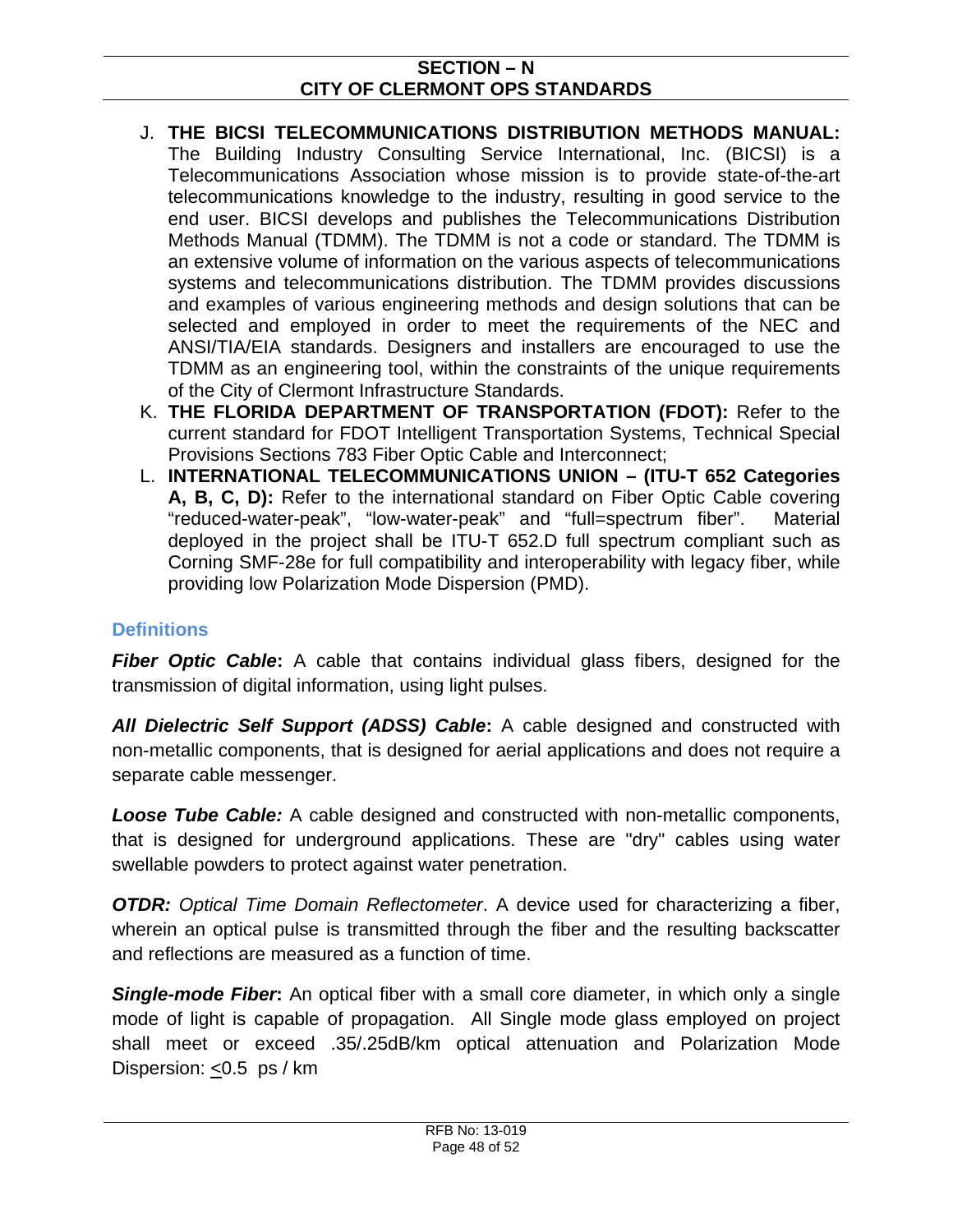*Multi-mode Fiber***:** An optical fiber whose core diameter is large compared with the optical wavelength and which, consequently, a large number of light modes are capable of propagation.

**Splicing:** A permanent junction between optical fiber splices. May be thermally fused or mechanically applied.

*Minimum Bend Radius***:** The minimum radius a fiber may be bent before optical losses are induced.

# **Guidelines for Designing Underground Fiber Optic Cable Routes**

The referenced RFB document shall pertain to anything not explicitly stated in this document. Governing FDOT Indexes and regulations should be used as well as all applicable codes in force.

#### Conduit Placement

The conduit shall be placed at an offset from the roadway that meets the governing FDOT regulations and Indexes while still staying within the ROW. If this cannot be accomplished please raise issue to the City of Clermont project engineer or liaison.

# Depth (Minimum / Maximum)

The conduit used as the primary carrier of the fiber optic cable should be buried no greater than 42." and no less than 36." beneath grade except where code requires otherwise or directed in writing by the Project Engineer on behalf of the City of Clermont.

# Grade away from Buildings/Structures

The conduit shall be placed in such a way to as to maintain a gradual grade down away from buildings and other major structures.

# Conduit type/ Inner Duct type

Standard placement shall be of quantity (1), 2" ID HDPE conduit direct buried/trenched/bored as appropriate to the construction needs (Color Orange). If specified an outer conduit shall be of the HDPE type, of suitable strength per the governing FDOT indexes for the location of work. Conduit shall be 6" I.D. in size with quantity (1), 2" ID HDPE conduits (Color Orange)

All conduits and inner ducts should be cleared and cleaned prior to capping.

# Conduit Turns & Transitions

All conduit turns shall be made with 45 degree bends or sweeps. At no time shall 90 degree bends be utilized in the outside plant arena, unless it is an already existing conduit, and approved by the City of Clermont.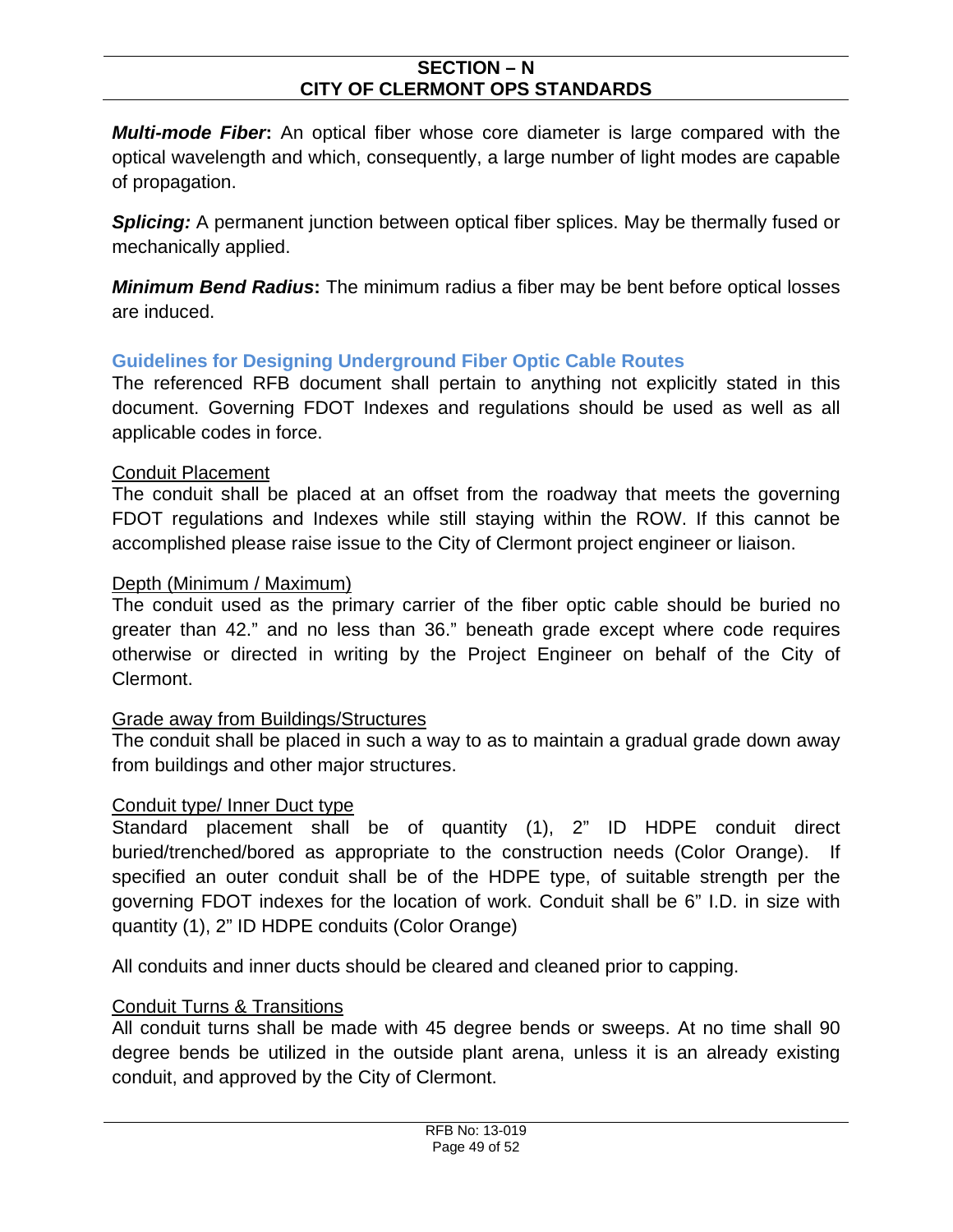Exceptions may be made to this rule for work inside of buildings.

# Trace Wire

A minimum #12 AWG trace wire should be placed along with all conduits put in place. This trace wire should maintain continuity from end station to end station. Where possible it is okay to use vaults/hand holes for joining the trace wire, while keeping these joints visible and out of the way of the fiber cable. Where not possible please use the small hand hole for joining the trace wire.

#### Marker Poles

Easily visible, marked, 6.' fiber optic marker poles should be placed above the conduit at all major transitions to said conduit (turns greater than 25 degrees etc). Please get marking poles approved by the City of Clermont prior to installation/purchase.

#### Conduit Entering Hand Holes/Man Holes

All conduits should be stubbed up underneath the bottom of each manhole/hand hole leaving at least 8." but no more than 12." of visible conduit exposed. Conduit and inner ducts should be capped until use, after use they should be plugged appropriately to maintain the integrity of the conduit/inner duct from dirt and water.

#### Locate Information

As an as-built information gathering job, all splice points, vaults/hand hole/manhole/conduit turns of 45 degrees or greater should receive a GPS coordinate that is marked and labeled back onto the as-built drawings.

# Building Entrances

All building entrances should be checked and approved with the City of Clermont Project Engineer or liaison. Preference is given in the following order (but dictated by the facility itself) core drilling and bringing conduit up through the floor, utilizing existing conduit to enter the building, bringing conduit up the outside of a facility, attaching a pull box to the exterior of said building and entering through the wall of the building.

# Box Sizing

Please confirm with the City of Clermont your selection of boxes and box sizes PRIOR to utilization of said boxes in quote or design. All boxes utilized MUST meet the FDOT applicable Indexes and be on the FDOT approved equipment list. The following sizes are to be used wherever possible:

16x22x18." (straight wall) 16x22x30." (flared wall) 17x30x18." (flared wall) 24x36x30." (flared wall) 30x60x36." (flared wall)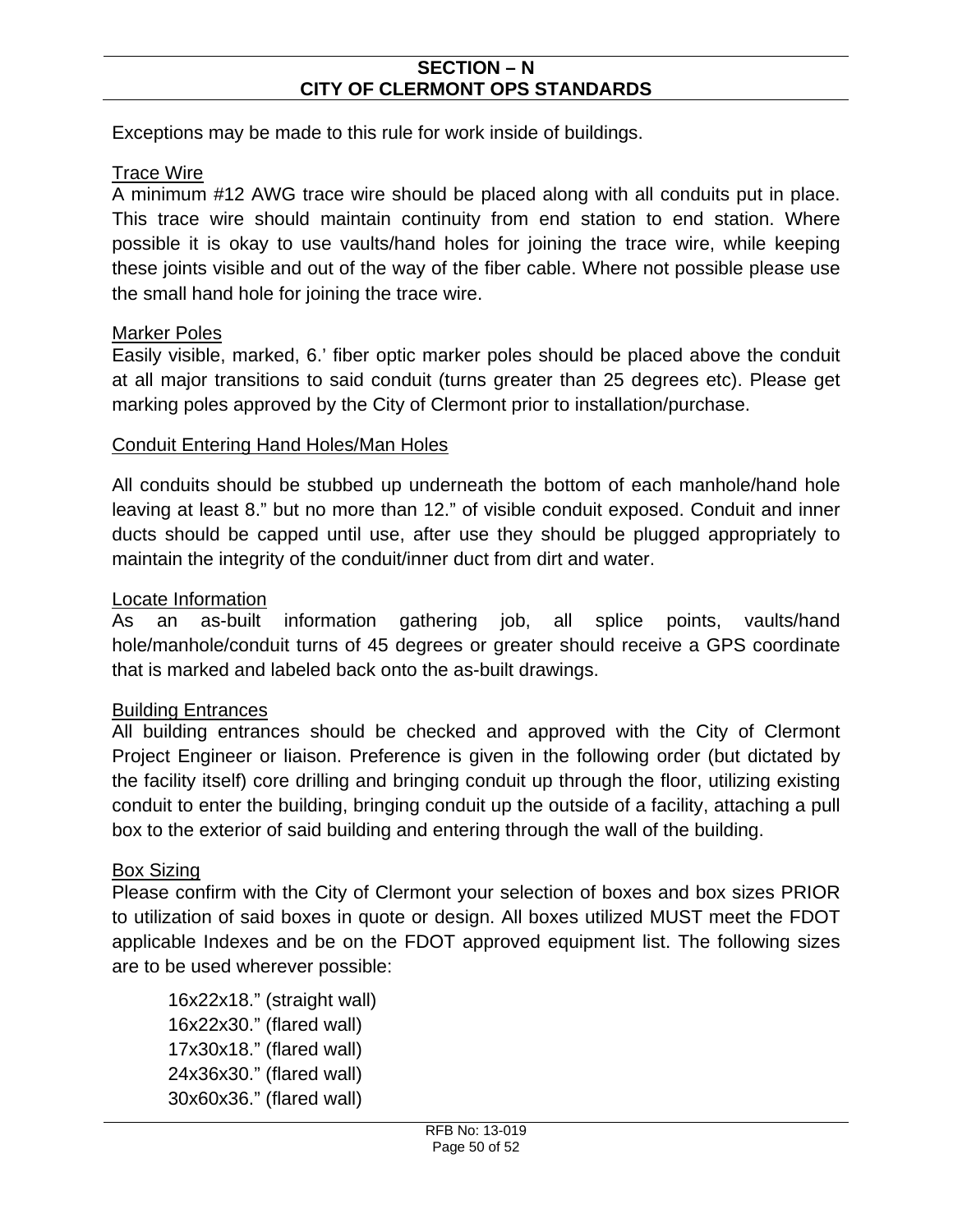Please get all boxes approved during the design phase and prior to purchasing/installation of said boxes. All box lids shall have a Logo embedded on them. This logo is to be provided by the City of Clermont.

# **Guidelines for Installing/Pulling Underground Fiber Optic Cable**

#### Bend Radius

The main risk of damage to the fiber optic cable is by overlooking the minimum bending radius. It is important to know that the damage occurs more easily when the cable is bent under tension, so when the installation is in process be sure to allow for at least the minimum bending radius. The number of 90 degree turns on a pull shall not exceed four  $(4).$ 

#### Reel Placement

Have the reel set adjacent to the manhole and use a fiber optic manhole pulling block assembly from Sherman & Reilly (or similar).

#### Cable Slack

Please coil 150 feet of cable at the Transition, Termination points, and every 1500 feet. Splices: All splice locations will be designated by the City of Clermont.

#### **Strength**

The fibers in the cable will shatter under considerable impact, pressure or if pulling tensions exceed 600 LB, although from the outside of the cable this will not be apparent. With fiber optic cable the jacket of the cable and the Kevlar layer directly beneath give the cable its strength so please be sure to note and repair all nicks and cuts.

# Installation

When installing use a swivel eye for pulling the fiber optic cable and conduit system.

# Precautions

Please review the manufacturer's installation instructions prior to commencing with the installation. If any questions arise during installation please refer to the manufacturer's installation instructions, or notify the project engineer.

# Testing

Perform OTDR test on each fiber in the installed cable, to verify the parameters of each fiber meet the system design criteria. Power meter tests should also be performed. Both of these tests should be performed as stated in the referenced RFP and as stated elsewhere in this document.

**Guidelines for Installing Conduit** Depth (Minimum / Maximum)